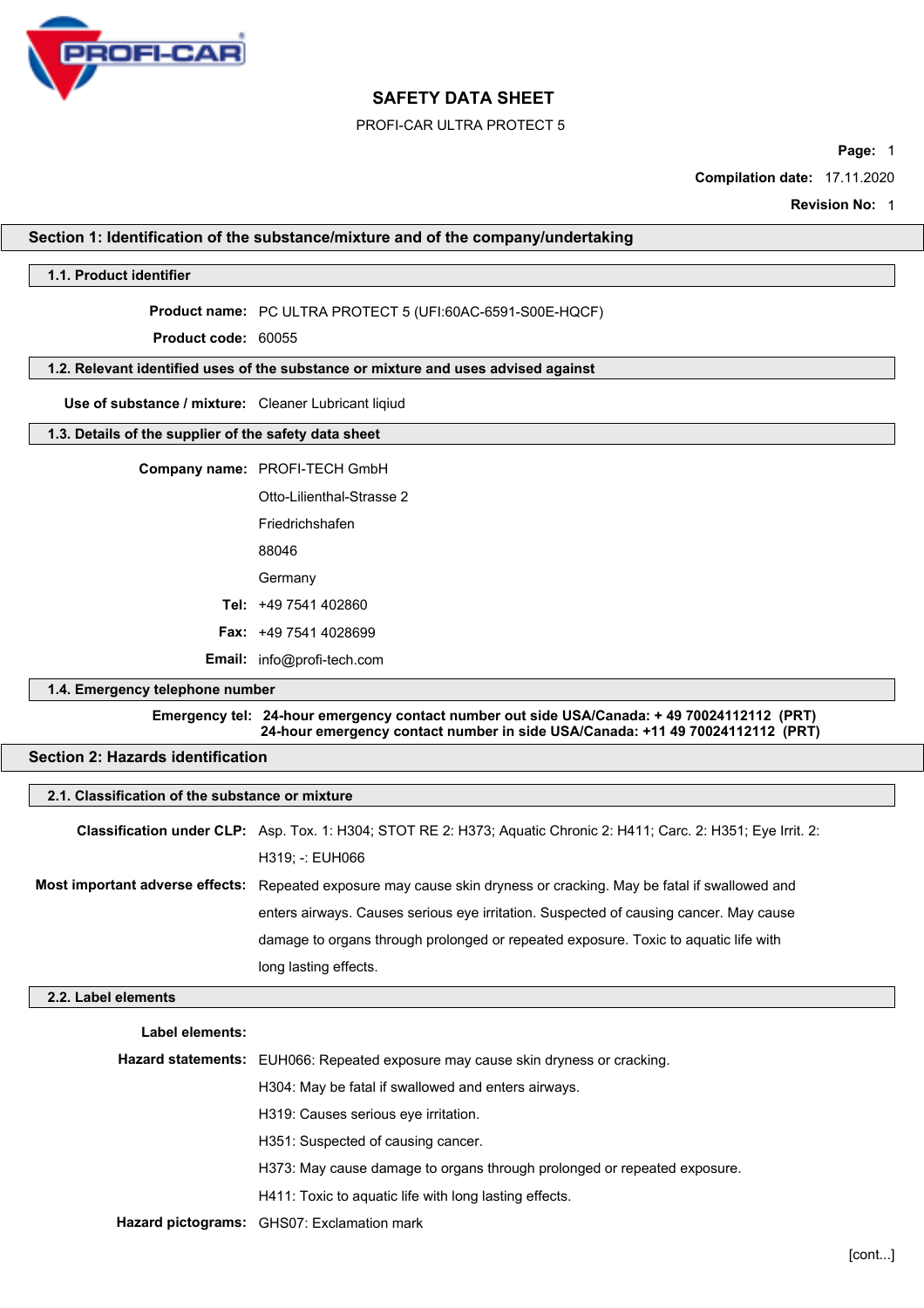

## PROFI-CAR ULTRA PROTECT 5

**Page:** 2

GHS08: Health hazard GHS09: Environmental **Signal words:** Danger **Precautionary statements:** P102: Keep out of reach of children. P260: Do not breathe dust/fumes/gas/mist/vapours/spray. P280: Wear protective gloves/protective clothing/eye protection/face protection. P301+P310: IF SWALLOWED: Immediately call a POISON CENTER or doctor. P305+P351+P338: IF IN EYES: Rinse cautiously with water for several minutes. Remove contact lenses, if present and easy to do. Continue rinsing. P308+P313: IF exposed or concerned: Get medical advice/attention. P314: Get medical advice/attention if you feel unwell.

## **2.3. Other hazards**

**PBT:** This product is not identified as a PBT/vPvB substance.

#### **Section 3: Composition/information on ingredients**

#### **3.2. Mixtures**

#### **Hazardous ingredients:**

HYDROCARBON MIX C10-C13, <0,1% BENZENE - REACH registered number(s): 01-2119457273-39-XXXX

| <b>EINECS</b> | CAS        | 'WEL<br>PBT              | <b>CLP Classification</b>    | Percent |
|---------------|------------|--------------------------|------------------------------|---------|
| 918-481-9     | 64742-48-9 | $\overline{\phantom{a}}$ | Asp. Tox. 1: H304; -: EUH066 | 70-90%  |

KEROSINE - UNSPECIFIED - SOLVENT NAPHTHA (PETROLEUM), HEAVY AROM. - REACH registered number(s): 01 -2119510128-50-0000

| 265-198-5 | 64742-94-5 | Asp. Tox. 1: H304: Aquatic Chronic 2: | l-10% |
|-----------|------------|---------------------------------------|-------|
|           |            | H41                                   |       |

## 2-ETHYL-1-HEXANOL - REACH registered number(s): 01-2119487289-20

| 203-234-3 | 104-76-7 | Skin Irrit. 2: H315; Eye Irrit. 2: H319; | .-10% <sup>-</sup> |
|-----------|----------|------------------------------------------|--------------------|
|           |          | STOT SE 3: H335                          |                    |

# METHYLCYCLOPENTADIENMANGANTRICARBONYL - REACH registered number(s): 01-2119495921-23

| 235-166-5 | 12108-13-3 | Acute Tox. 3: H301; STOT RE 1: H372;   | 1-10% |
|-----------|------------|----------------------------------------|-------|
|           |            | Skin Irrit. 2: H315: Carc. 2: H351:    |       |
|           |            | Aquatic Acute 1: H400; Aquatic Chronic |       |
|           |            | 1: H410; Acute Tox. 3: H331; STOT SE   |       |
|           |            | 3: H336; Asp. Tox. 1: H304             |       |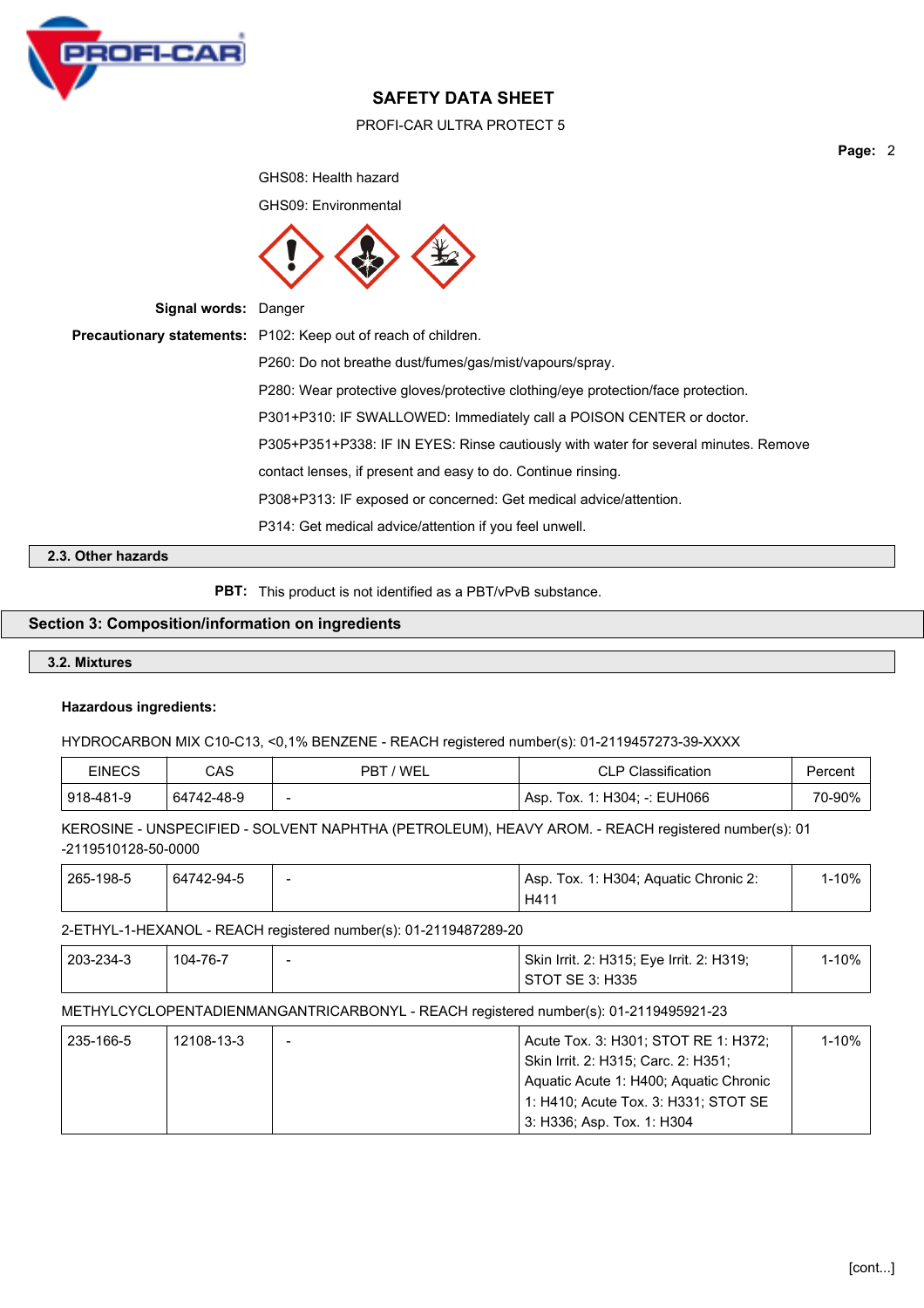

# PROFI-CAR ULTRA PROTECT 5

**Page:** 3

# AMIDE, C16-18-UND C18-UNSATURATED, N, N-BIS (HYDROXYETHYL)- - REACH registered number(s): 01- 2119951823-33-0000

|  | 271<br>-653-9 | `3-38-J<br>68603 |  | 1: H318<br>Eve<br>Skin<br>H315:<br>Dam.<br>Irrit.<br>. | $\cdot$ 00/ |
|--|---------------|------------------|--|--------------------------------------------------------|-------------|
|--|---------------|------------------|--|--------------------------------------------------------|-------------|

# HYDROCARBONS, C11-14,N-ALKANES, ISOALKANES, CYCLICS, <2%AROMATICS [DISTILLATES (PETROLEUM), HYDROTREATED LIGHT] - REACH registered number(s): 01-2119456620-43

| 265-149-8 | 64742-47-8 | . Substance with a Community $\,$ | Asp. Tox. 1: H304: -: EUH066 | l-10% |
|-----------|------------|-----------------------------------|------------------------------|-------|
|           |            | ' workplace exposure limit.       |                              |       |

## NAPHTHALENE - REACH registered number(s): COMPLIANT

| 202-049-5 | $91 - 20 - 3$ | Carc. 2: H351; Acute Tox. 4: H302;     | <1% ີ |
|-----------|---------------|----------------------------------------|-------|
|           |               | Aquatic Chronic 1: H410; Aquatic Acute |       |
|           |               | 1: $H400$                              |       |

# **Non-classified ingredients:**

# 1,2,4-TRIMETHYLBENZENE - REACH registered number(s): COMPLIANT

| <b>EINECS</b> | CAS           | PBT / WEL | <b>CLP Classification</b>                                                                                                          | Percent |
|---------------|---------------|-----------|------------------------------------------------------------------------------------------------------------------------------------|---------|
| 202-436-9     | $95 - 63 - 6$ |           | Flam. Lig. 3: H226; Acute Tox. 4: H332;<br>Eye Irrit. 2: H319; STOT SE 3: H335;<br>Skin Irrit. 2: H315; Aquatic Chronic 2:<br>H411 | $< 1\%$ |

## 2,2'-IMINODIETHANOL - REACH registered number(s): 01-2119488930-28

| 203-868-0 | 111-42-2 | Acute Tox. 4: H302; STOT RE 2: H373;  | $1\%$ |
|-----------|----------|---------------------------------------|-------|
|           |          | Skin Irrit. 2: H315; Eye Dam. 1: H318 |       |

## **Section 4: First aid measures**

## **4.1. Description of first aid measures**

**Skin contact:** Wash immediately with plenty of soap and water.

**Eye contact:** Bathe the eye with running water for 15 minutes. Transfer to hospital for specialist

examination.

**Ingestion:** Wash out mouth with water.

**Inhalation:** Not applicable.

# **4.2. Most important symptoms and effects, both acute and delayed**

| <b>Skin contact:</b> There may be irritation and redness at the site of contact.                     |
|------------------------------------------------------------------------------------------------------|
| <b>Eye contact:</b> There may be pain and redness. The eyes may water profusely. There may be severe |
| pain. The vision may become blurred. May cause permanent damage.                                     |
| Ingestion: There may be soreness and redness of the mouth and throat. Nausea and stomach             |
| pain may occur.                                                                                      |
| <b>Inhalation:</b> There may be irritation of the throat with a feeling of tightness in the chest.   |
| Delayed / immediate effects: Immediate effects can be expected after short-term exposure.            |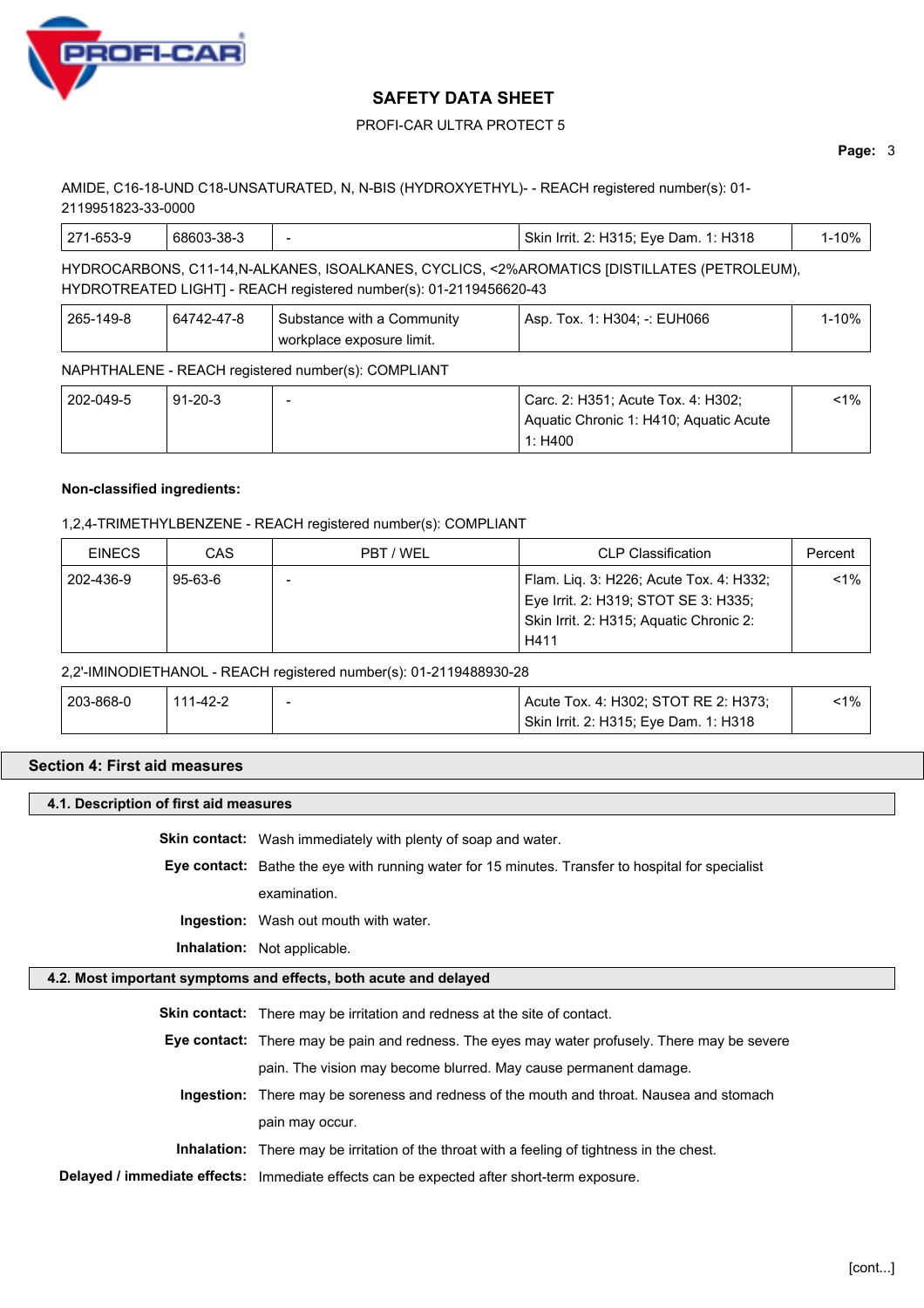

PROFI-CAR ULTRA PROTECT 5

**Page:** 4

#### **4.3. Indication of any immediate medical attention and special treatment needed**

#### **Immediate / special treatment:** Not applicable.

#### **Section 5: Fire-fighting measures**

#### **5.1. Extinguishing media**

**Extinguishing media:** Suitable extinguishing media for the surrounding fire should be used. Use water spray

to cool containers.

#### **5.2. Special hazards arising from the substance or mixture**

**Exposure hazards:** In combustion emits toxic fumes.

#### **5.3. Advice for fire-fighters**

**Advice for fire-fighters:** Wear self-contained breathing apparatus. Wear protective clothing to prevent contact with skin and eyes.

# **Section 6: Accidental release measures**

#### **6.1. Personal precautions, protective equipment and emergency procedures**

**Personal precautions:** Mark out the contaminated area with signs and prevent access to unauthorised

personnel. Do not attempt to take action without suitable protective clothing - see section

8 of SDS. Turn leaking containers leak-side up to prevent the escape of liquid.

#### **6.2. Environmental precautions**

**Environmental precautions:** Do not discharge into drains or rivers. Contain the spillage using bunding.

#### **6.3. Methods and material for containment and cleaning up**

**Clean-up procedures:** Absorb into dry earth or sand. Transfer to a closable, labelled salvage container for

disposal by an appropriate method.

#### **6.4. Reference to other sections**

**Reference to other sections:** Refer to section 8 of SDS.

## **Section 7: Handling and storage**

#### **7.1. Precautions for safe handling**

**Handling requirements:** Avoid direct contact with the substance. Ensure there is sufficient ventilation of the area.

Avoid the formation or spread of mists in the air.

#### **7.2. Conditions for safe storage, including any incompatibilities**

**Storage conditions:** Store in a cool, well ventilated area. Keep container tightly closed.

**Suitable packaging:** Must only be kept in original packaging.

## **7.3. Specific end use(s)**

## **Section 8: Exposure controls/personal protection**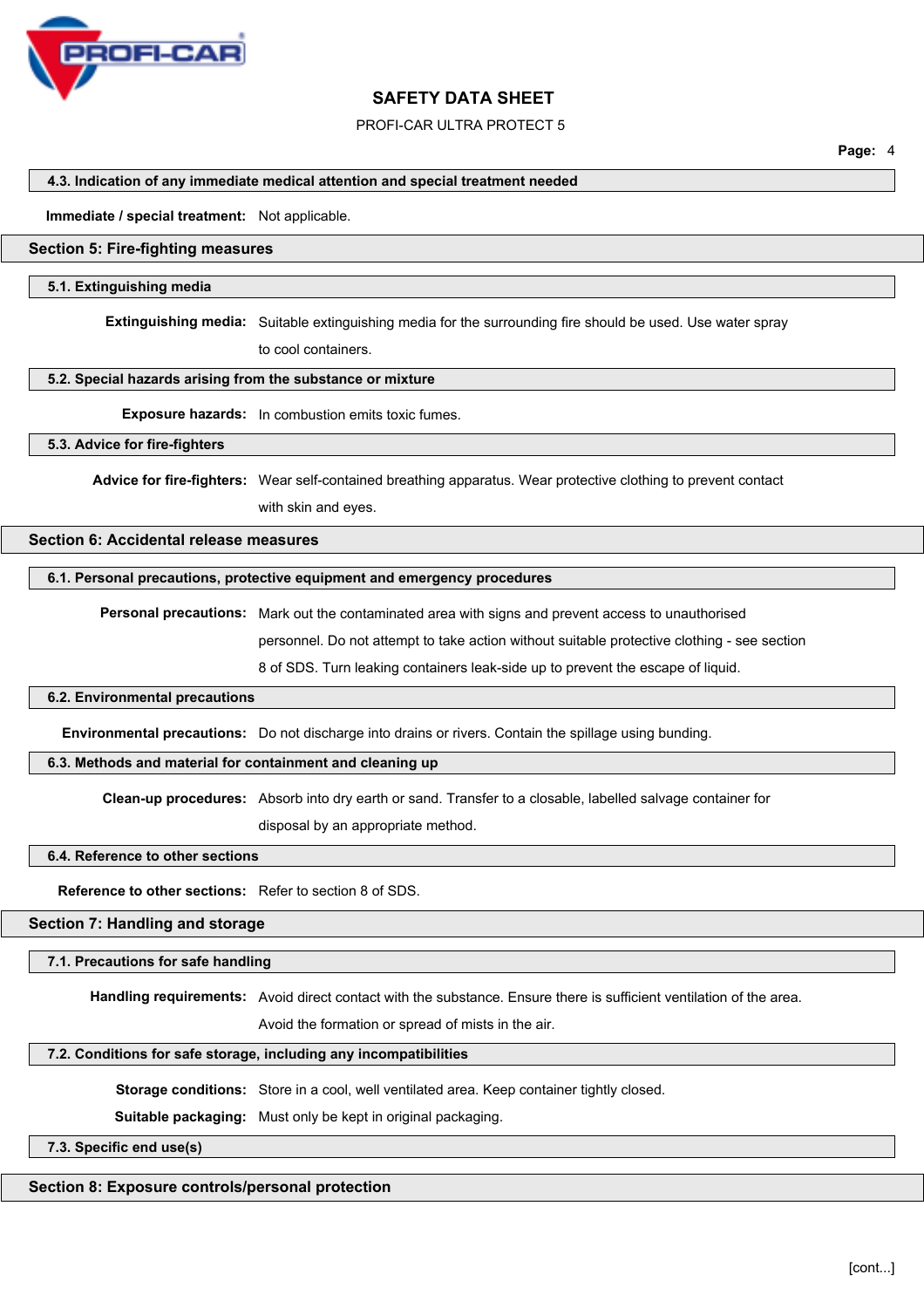

# PROFI-CAR ULTRA PROTECT 5

## **8.1. Control parameters**

## **Non-classified ingredients:**

## **1,2,4-TRIMETHYLBENZENE**

## Workplace exposure limits: **Workplace exposure limits:** Respirable dust

| State | 3 hour TWA | 15 min. STEL | <b>8 hour TWA</b>        | 15 min. STEL |
|-------|------------|--------------|--------------------------|--------------|
| UK    | 125 mg/m3  | -            | $\overline{\phantom{0}}$ | -            |

#### **2,2'-IMINODIETHANOL**

| Jk<br>$\sim$ | ma/m |  |  |
|--------------|------|--|--|
|              |      |  |  |

# **DNEL/PNEC Values**

# **Hazardous ingredients:**

## **KEROSINE - UNSPECIFIED - SOLVENT NAPHTHA (PETROLEUM), HEAVY AROM.**

| Type        | Exposure                   | Value                 | Population | Effect   |
|-------------|----------------------------|-----------------------|------------|----------|
| <b>DNEL</b> | Dermal (repeated dose)     | 12,5 mg/kg bw/day     | Workers    | Systemic |
| DNEL        | Inhalation (repeated dose) | 151 mg/m <sup>3</sup> | Workers    | Systemic |
| <b>DNEL</b> | Dermal (repeated dose)     | 7,5 mg/kg bw/day      | Consumers  | Systemic |
| <b>DNEL</b> | Inhalation (repeated dose) | 32 mg/m <sup>3</sup>  | Consumers  | Systemic |
| <b>DNEL</b> | Oral (repeated dose)       | 7,5 mg/kg bw/day      | Consumers  | Systemic |

# **2-ETHYL-1-HEXANOL**

| Type        | Exposure                   | Value                    | Population | Effect   |
|-------------|----------------------------|--------------------------|------------|----------|
| <b>DNEL</b> | Inhalation                 | 106,4 mg/m <sup>3</sup>  | Workers    | Local    |
| <b>DNEL</b> | Dermal (repeated dose)     | 23 mg/kg bw/day          | Workers    | Systemic |
| <b>DNEL</b> | Inhalation                 | 53,2 mg/m <sup>3</sup>   | Workers    | Systemic |
| <b>DNEL</b> | Inhalation                 | 53,2 mg/m <sup>3</sup>   | Consumers  | Local    |
| <b>DNEL</b> | Dermal (repeated dose)     | 11,4 mg/kg bw/day        | Consumers  | Systemic |
| <b>DNEL</b> | Inhalation (repeated dose) | $2,3$ mg/m <sup>3</sup>  | Consumers  | Systemic |
| <b>DNEL</b> | Oral (repeated dose)       | 1,1 mg/kg bw/day         | Consumers  | Systemic |
| <b>DNEL</b> | Inhalation (repeated dose) | 12,8 mg/ $m^3$           | Workers    | Systemic |
| <b>DNEL</b> | Inhalation (repeated dose) | $26,6$ mg/m <sup>3</sup> | Consumers  | Local    |
| <b>DNEL</b> | Inhalation                 | $26,6$ mg/m <sup>3</sup> | Consumers  | Local    |

# **METHYLCYCLOPENTADIENMANGANTRICARBONYL**

| Type        | Exposure                   | Value              | Population | Effect   |
|-------------|----------------------------|--------------------|------------|----------|
| <b>DNEL</b> | Dermal (repeated dose)     | 0,057 mg/kg bw/day | Workers    | Systemic |
| <b>DNEL</b> | Inhalation (repeated dose) | 0,201 mg/kg bw/day | Workers    | Systemic |
| <b>DNEL</b> | Dermal (repeated dose)     | 0,029 mg/kg bw/day | Consumers  | Systemic |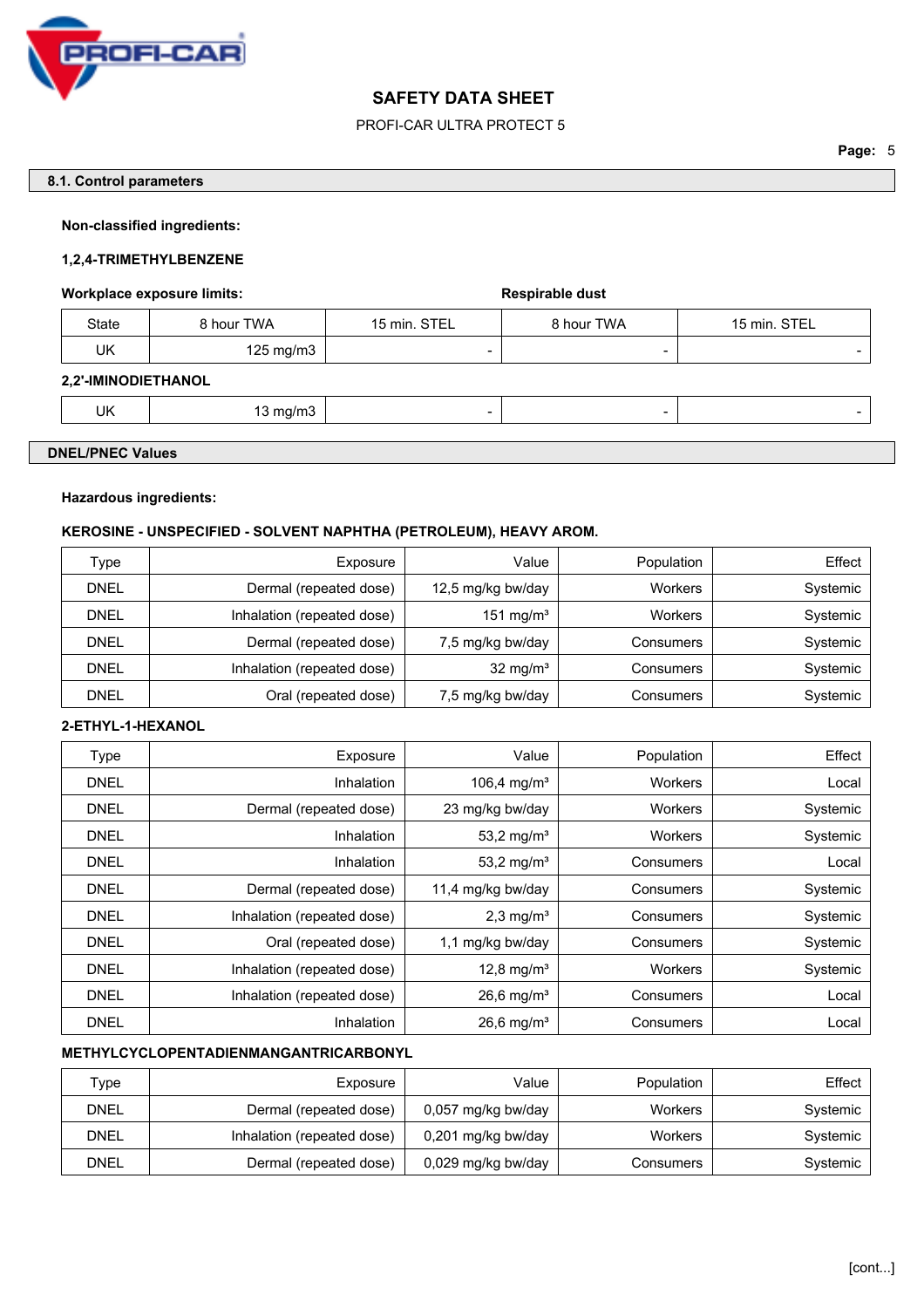

## PROFI-CAR ULTRA PROTECT 5

## **Page:** 6

| <b>DNEL</b> | Inhalation (repeated dose) | 0,036 mg/kg bw/day | Consumers | Systemic |
|-------------|----------------------------|--------------------|-----------|----------|
| <b>DNEL</b> | Oral (repeated dose)       | 0,013 mg/kg bw/day | Consumers | Systemic |
| <b>PNEC</b> | Fresh water                | $0,21 \mu g/l$     | -         |          |
| <b>PNEC</b> | Marine water               | $0,021 \mu g/l$    | -         |          |
| <b>PNEC</b> | Soil (agricultural)        | 31,02 mg/kg dwt    | -         |          |

# **HYDROCARBONS, C11-14,N-ALKANES, ISOALKANES, CYCLICS, <2%AROMATICS [DISTILLATES (PETROLEUM), HYDROTREATED LIGHT]**

| Type        | Exposure                   | Value                 | Population | Effect   |
|-------------|----------------------------|-----------------------|------------|----------|
| <b>DNEL</b> | Dermal (repeated dose)     | 12,5 mg/kg bw/day     | Workers    | Systemic |
| <b>DNEL</b> | Inhalation (repeated dose) | 151 mg/m <sup>3</sup> | Workers    | Systemic |
| <b>DNEL</b> | Dermal (repeated dose)     | 7,5 mg/kg bw/day      | Consumers  | Systemic |
| <b>DNEL</b> | Inhalation (repeated dose) | 32 mg/m $\epsilon$    | Consumers  | Systemic |
| <b>DNEL</b> | Oral (repeated dose)       | 7,5 mg/kg bw/day      | Consumers  | Systemic |

#### **NAPHTHALENE**

| Type        | Exposure                   | Value               | Population               | Effect   |
|-------------|----------------------------|---------------------|--------------------------|----------|
| <b>DNEL</b> | Dermal (repeated dose)     | $3,57$ mg/kg, bw/d  | Workers                  | Systemic |
| <b>DNEL</b> | Inhalation (repeated dose) | $25 \text{ mg/m}^3$ | Workers                  | Systemic |
| <b>DNEL</b> | Inhalation (repeated dose) | $25 \text{ mg/m}^3$ | Workers                  | Local    |
| <b>PNEC</b> | Fresh water                | $2,4$ µg/l          | ٠                        |          |
| <b>PNEC</b> | Marine water               | $2,4$ µg/l          | $\blacksquare$           |          |
| <b>PNEC</b> | Microorganisms in sewage   | $2,9$ mg/l          | $\blacksquare$           |          |
|             | treatment                  |                     |                          |          |
| <b>PNEC</b> | Fresh water sediments      | $0,0672$ mg/kg      | $\blacksquare$           |          |
| <b>PNEC</b> | Marine sediments           | 0,0672 mg/kg        | $\qquad \qquad$          |          |
| <b>PNEC</b> | Soil (agricultural)        | $0,0533$ mg/kg      | $\overline{\phantom{0}}$ |          |

#### **8.2. Exposure controls**

**Engineering measures:** Ensure there is sufficient ventilation of the area. **Respiratory protection:** Self-contained breathing apparatus must be available in case of emergency. **Hand protection:** Protective gloves. **Eye protection:** Tightly fitting safety goggles. Ensure eye bath is to hand. **Skin protection:** Protective clothing. **Environmental:** The floor of the storage room must be impermeable to prevent the escape of liquids. Prevent from entering in public sewers or the immediate environment.

# **Section 9: Physical and chemical properties**

# **9.1. Information on basic physical and chemical properties**

**State:** Liquid

**Colour:** Yellow-orange

**Odour:** Characteristic odour

**Evaporation rate:** Slow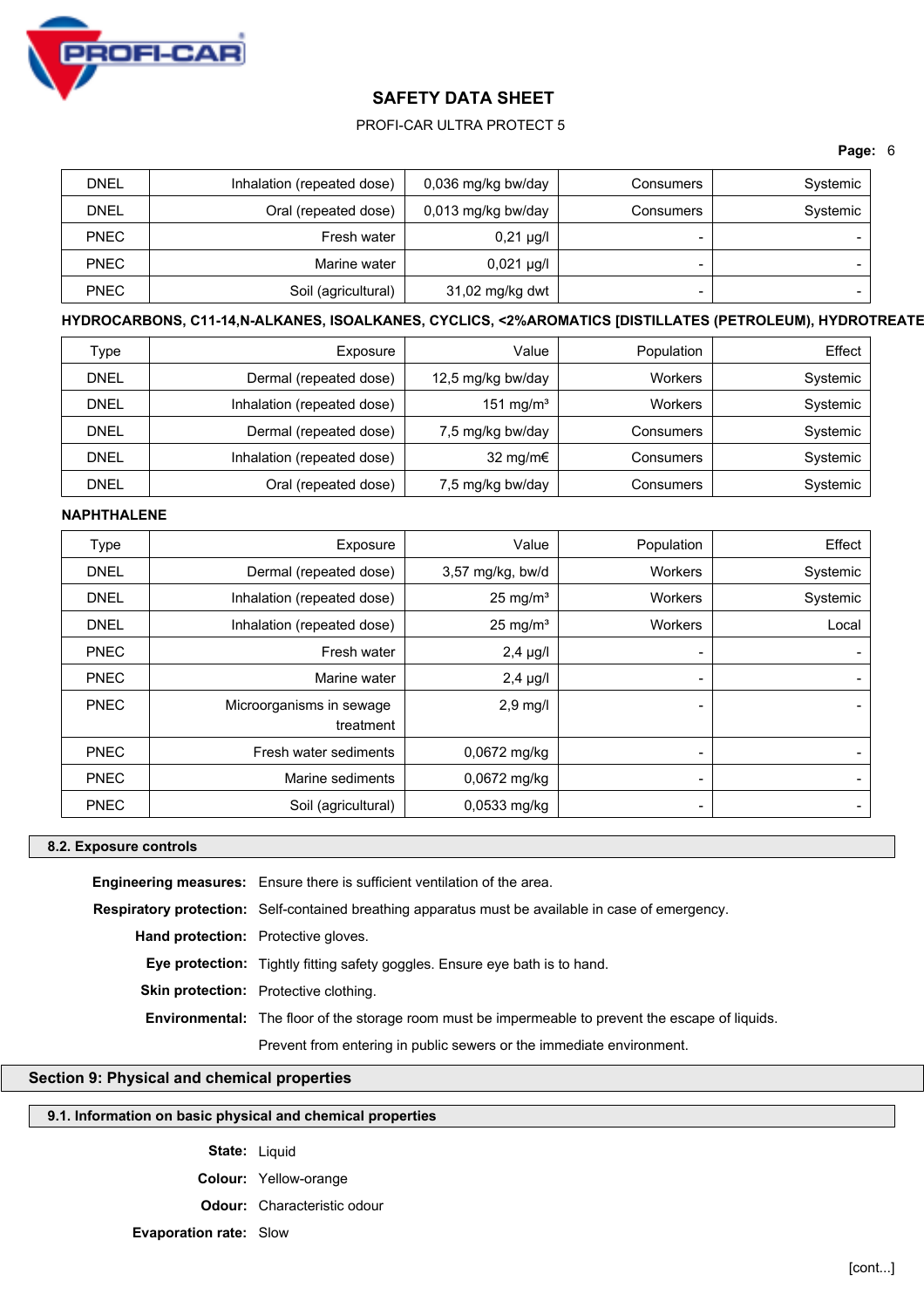

PROFI-CAR ULTRA PROTECT 5

| <b>Solubility in water:</b> Slightly soluble |                                                                                 |                            |  |
|----------------------------------------------|---------------------------------------------------------------------------------|----------------------------|--|
|                                              | Also soluble in: Most organic solvents.                                         |                            |  |
|                                              | <b>Viscosity: Non-viscous</b>                                                   |                            |  |
| Kinematic viscosity: 1.7                     |                                                                                 |                            |  |
|                                              | Viscosity test method: Kinematic viscosity in 10-6 m2/s at 40°C (ISO 3104/3105) |                            |  |
| <b>Boiling point/range °C: 175-230</b>       |                                                                                 | Melting point/range°C: -22 |  |
| <b>Flammability limits %: lower:</b> 0,5     |                                                                                 | upper: $7.0$               |  |
| <b>Flash point C: 64</b>                     |                                                                                 | Autoflammability°C: >200   |  |
| <b>Relative density: 0,803</b>               |                                                                                 | VOC $g/I: 803$             |  |

**9.2. Other information**

**Other information:** No data available.

## **Section 10: Stability and reactivity**

**10.1. Reactivity**

**Reactivity:** Stable under recommended transport or storage conditions.

**10.2. Chemical stability**

**Chemical stability:** Stable under normal conditions.

#### **10.3. Possibility of hazardous reactions**

**Hazardous reactions:** Hazardous reactions will not occur under normal transport or storage conditions.

Decomposition may occur on exposure to conditions or materials listed below.

# **10.4. Conditions to avoid**

**Conditions to avoid:** Heat.

**10.5. Incompatible materials**

**Materials to avoid:** Strong oxidising agents. Strong acids.

## **10.6. Hazardous decomposition products**

**Haz. decomp. products:** In combustion emits toxic fumes.

# **Section 11: Toxicological information**

**11.1. Information on toxicological effects**

**Hazardous ingredients:**

## **HYDROCARBON MIX C10-C13, <0,1% BENZENE**

| DERMAL <sup>'</sup> | <b>RBT</b> | LD50    | >5000  | mg/kg |
|---------------------|------------|---------|--------|-------|
| ' GASES             | <b>RAT</b> | 1H LC50 | >4,951 | mg/l  |
| ' ORAL              | <b>RAT</b> | LD50    | >5000  | mg/kg |

**Page:** 7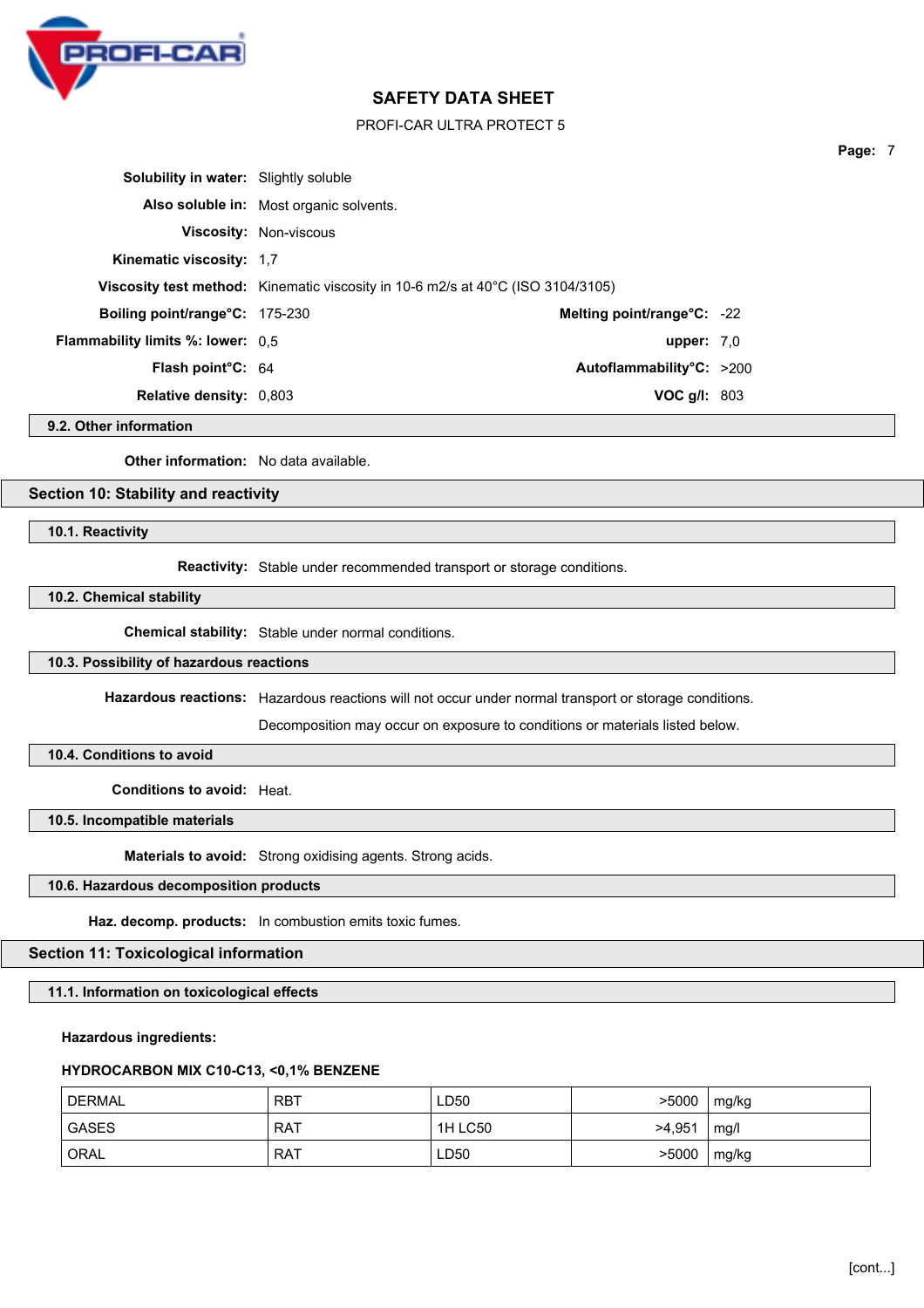

# PROFI-CAR ULTRA PROTECT 5

## **Page:** 8

## **KEROSINE - UNSPECIFIED - SOLVENT NAPHTHA (PETROLEUM), HEAVY AROM.**

| DERMAL <sup>'</sup> | RBT        | LD50        | >2   | mL/kg             |
|---------------------|------------|-------------|------|-------------------|
| ORL <sup>'</sup>    | <b>RAT</b> | <b>LDLO</b> |      | ml/kg             |
| <b>VAPOURS</b>      | <b>RAT</b> | 4H LC50     | >590 | mg/m <sup>3</sup> |

# **2-ETHYL-1-HEXANOL**

| DERMAL           | <b>RAT</b> | LD50    | >3000 | mg/kg |
|------------------|------------|---------|-------|-------|
| <b>DUST/MIST</b> | <b>RAT</b> | 4H LC50 | 5     | mg/l  |
| ORAL             | <b>RAT</b> | LD50    | 2047  | mg/kg |
| <b>VAPOURS</b>   | <b>RAT</b> | 4H LC50 | >0,89 | mg/l  |

# **METHYLCYCLOPENTADIENMANGANTRICARBONYL**

| <b>DERMAL</b>  | <b>RBT</b> | LD50    | >2000 | mg/kg             |
|----------------|------------|---------|-------|-------------------|
| DUST/MIST      | <b>RAT</b> | 1H LC50 | >19.8 | g/m <sup>3</sup>  |
| <b>GASES</b>   | <b>RAT</b> | 1H LC50 | >2000 | ppm               |
| ORAL           | <b>RAT</b> | LD50    | 175   | mg/kg             |
| <b>VAPOURS</b> | <b>RAT</b> | 4H LC50 | >5000 | mg/m <sup>3</sup> |

# **HYDROCARBONS, C11-14,N-ALKANES, ISOALKANES, CYCLICS, <2%AROMATICS [DISTILLATES (PETROLEUM), HYDROTREATED LIGHT]**

| DERMAL         | <b>RBT</b> | LD50    | >5000 | mg/kg             |
|----------------|------------|---------|-------|-------------------|
| <b>ORAL</b>    | <b>RAT</b> | LD50    | >5000 | mg/kg             |
| <b>VAPOURS</b> | <b>RAT</b> | 8H LC50 | >5000 | mg/m <sup>3</sup> |

### **NAPHTHALENE**

| ' ORL      | <b>MUS</b> | LD50 | 316   | mg/kg |
|------------|------------|------|-------|-------|
| ORL        | <b>RAT</b> | LD50 | 490   | mg/kg |
| <b>SKN</b> | <b>RAT</b> | LD50 | >2500 | mg/kg |

## **Non-classified ingredients:**

#### **1,2,4-TRIMETHYLBENZENE**

| IPR | <b>RAT</b> | LDLO | 1700<br>1752 | mg/kg      |
|-----|------------|------|--------------|------------|
| ORL | <b>RAT</b> | LD50 |              | gm/kg<br>ັ |

# **2,2'-IMINODIETHANOL**

| <b>IVN</b> | <b>RAT</b> | LD50 | 778  | ma/ka |
|------------|------------|------|------|-------|
| ORL        | <b>MUS</b> | LD50 | 3300 | mg/kg |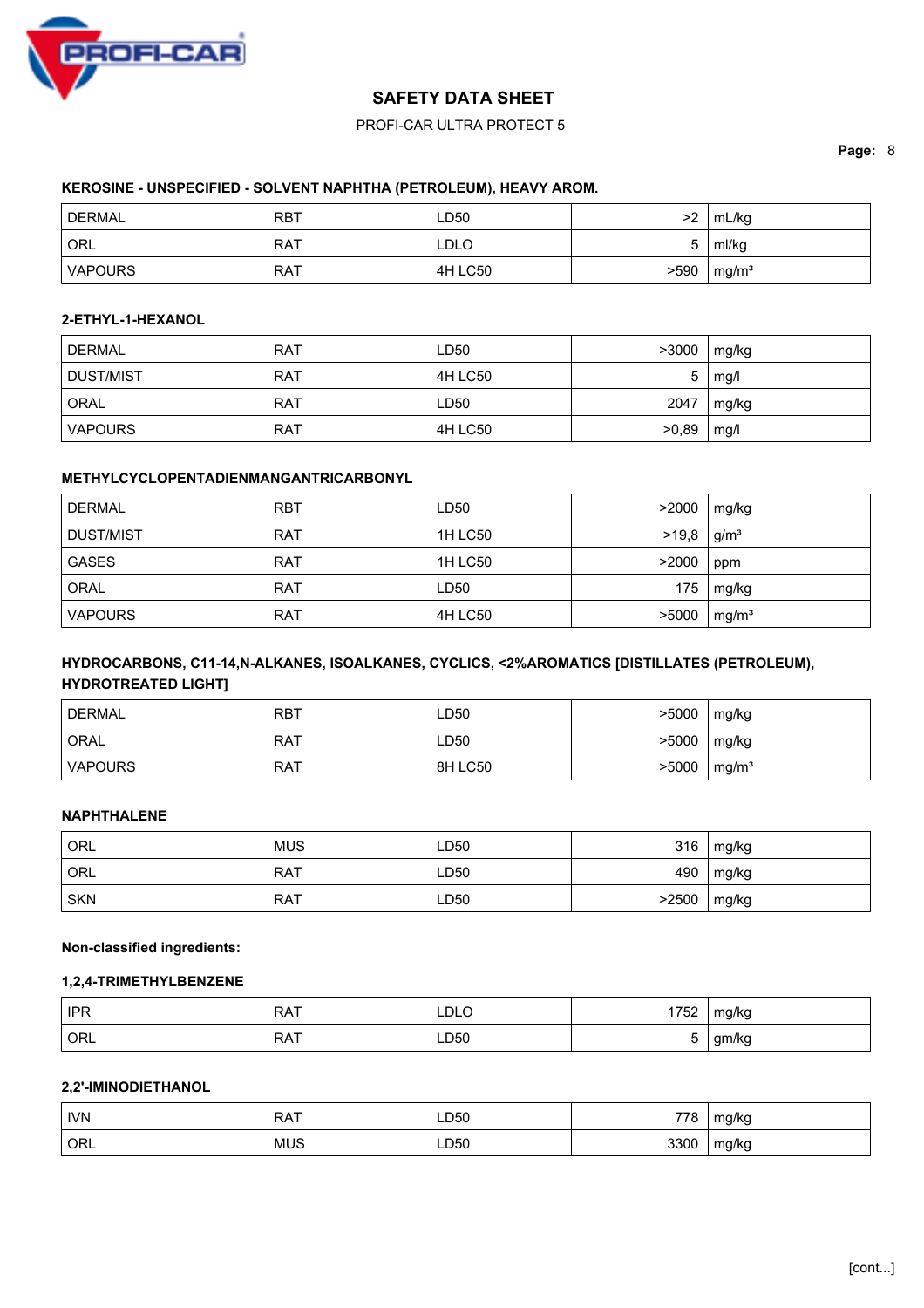

## PROFI-CAR ULTRA PROTECT 5

**Page:** 9

| ORL | <b>RAT</b> | LD50 | 620  | µl/kg |
|-----|------------|------|------|-------|
| SCU | <b>RAT</b> | LD50 | 2200 | mg/kg |

**Toxicity values:** No data available.

## **Symptoms / routes of exposure**

**Skin contact:** There may be irritation and redness at the site of contact.

- **Eye contact:** There may be pain and redness. The eyes may water profusely. There may be severe pain. The vision may become blurred. May cause permanent damage.
	- **Ingestion:** There may be soreness and redness of the mouth and throat. Nausea and stomach pain may occur.

**Inhalation:** There may be irritation of the throat with a feeling of tightness in the chest.

**Delayed / immediate effects:** Immediate effects can be expected after short-term exposure.

**Section 12: Ecological information**

**12.1. Toxicity**

#### **Hazardous ingredients:**

#### **HYDROCARBON MIX C10-C13, <0,1% BENZENE**

| ALGAE                | 72H ErC50 | 1000 | mg/l |
|----------------------|-----------|------|------|
| Daphnia magna        | 48H EC50  | 1000 | mg/l |
| Oncorhynchus mykiss! | 96H LC50  | 1000 | mg/l |

# **2-ETHYL-1-HEXANOL**

| <b>ALGAE</b>   | ErC50<br>72H    | Е<br>ں, ا | mg/l |
|----------------|-----------------|-----------|------|
| <b>DAPHNIA</b> | <b>48H EC50</b> | 39        | mg/l |

## **METHYLCYCLOPENTADIENMANGANTRICARBONYL**

| <b>ALGAE</b>   | 48H EC50 | 1.7  | mg/l |
|----------------|----------|------|------|
| ALGAE biomass  | 48H EC50 | 0.41 | mg/l |
| <b>DAPHNIA</b> | 48H EC50 | 0,83 | mg/l |
| <b>FISCH</b>   | 96H LC50 | 0,21 | mg/l |

**12.2. Persistence and degradability**

**Persistence and degradability:** Biodegradable in part only.

**12.3. Bioaccumulative potential**

**Bioaccumulative potential:** No bioaccumulation potential.

**12.4. Mobility in soil**

**Mobility:** Readily absorbed into soil.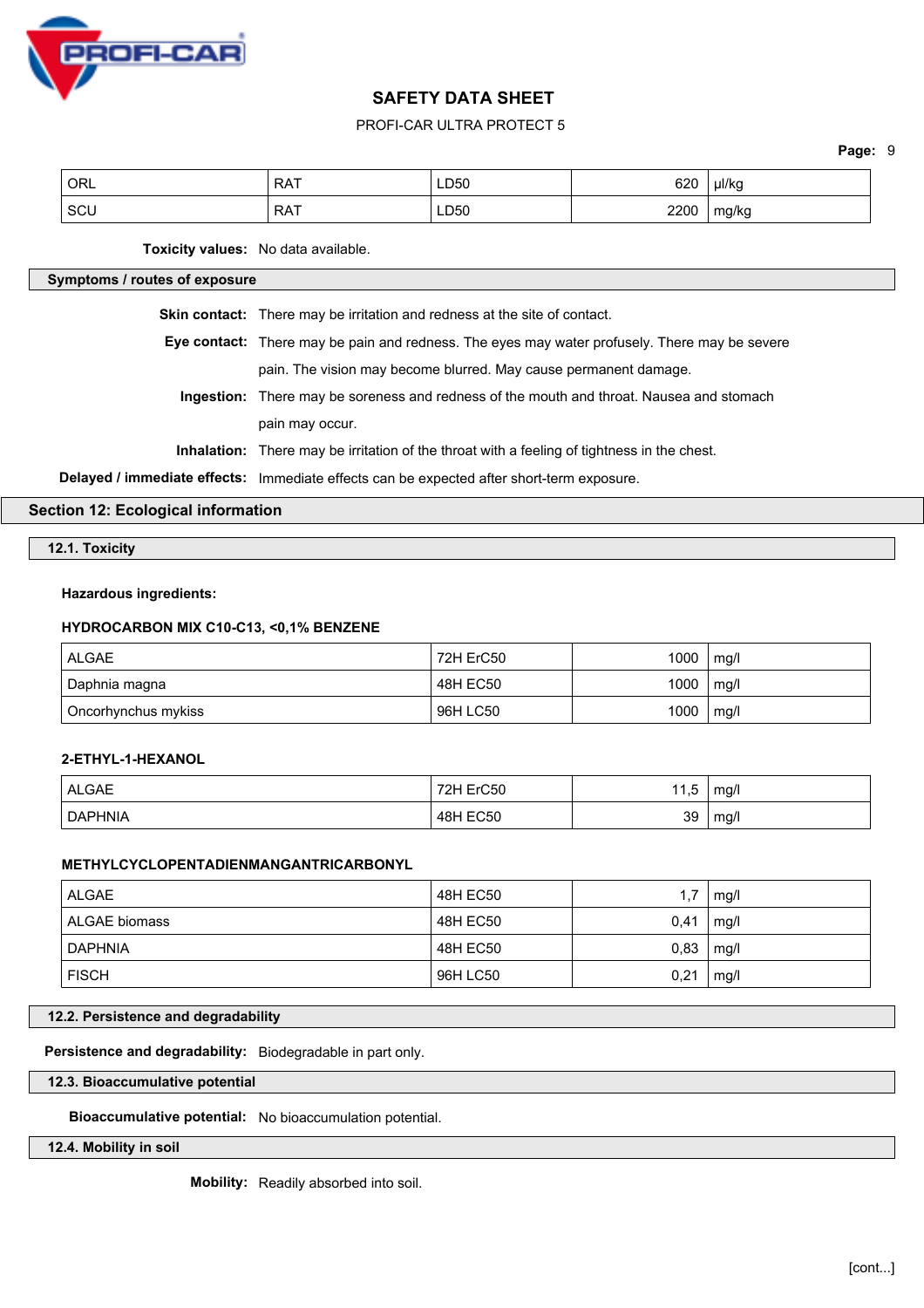

#### PROFI-CAR ULTRA PROTECT 5

#### **12.5. Results of PBT and vPvB assessment**

**PBT identification:** This product is not identified as a PBT/vPvB substance.

# **12.6. Other adverse effects**

**Other adverse effects:** Toxic to aquatic organisms.

## **Section 13: Disposal considerations**

| 13.1. Waste treatment methods |                                                                                                                      |
|-------------------------------|----------------------------------------------------------------------------------------------------------------------|
|                               | <b>Disposal operations:</b> Transfer to a suitable container and arrange for collection by specialised disposal      |
|                               | company.                                                                                                             |
|                               | <b>Recovery operations:</b> Use principally as a fuel or other means to generate energy. Solvent                     |
|                               | reclamation/regeneration.                                                                                            |
| Waste code number:            | 130703                                                                                                               |
|                               | <b>Disposal of packaging:</b> Dispose of in a regulated landfill site or other method for hazardous or toxic wastes. |
|                               | NB: The user's attention is drawn to the possible existence of regional or national                                  |
|                               | regulations regarding disposal.                                                                                      |

#### **Section 14: Transport information**

**Transport class:** This product does not require a classification for transport.

#### **Section 15: Regulatory information**

**15.1. Safety, health and environmental regulations/legislation specific for the substance or mixture**

**Specific regulations:** Not applicable.

## **15.2. Chemical Safety Assessment**

**Chemical safety assessment:** A chemical safety assessment has not been carried out for the substance or the mixture

by the supplier.

# **Section 16: Other information**

#### **Other information**

| <b>Other information:</b> according to Regulation (EC) No. 1907/2006 (REACH) with its amendment Regulation |
|------------------------------------------------------------------------------------------------------------|
| (EU) 2015/830                                                                                              |
| * indicates text in the SDS which has changed since the last revision.                                     |
| <b>Phrases used in s.2 and s.3:</b> EUH066: Repeated exposure may cause skin dryness or cracking.          |
| H226: Flammable liquid and vapour.                                                                         |
| H301: Toxic if swallowed.                                                                                  |
| H302: Harmful if swallowed.                                                                                |
| H304: May be fatal if swallowed and enters airways.                                                        |
| H315: Causes skin irritation.                                                                              |
| H318: Causes serious eye damage.                                                                           |
| H319: Causes serious eye irritation.                                                                       |